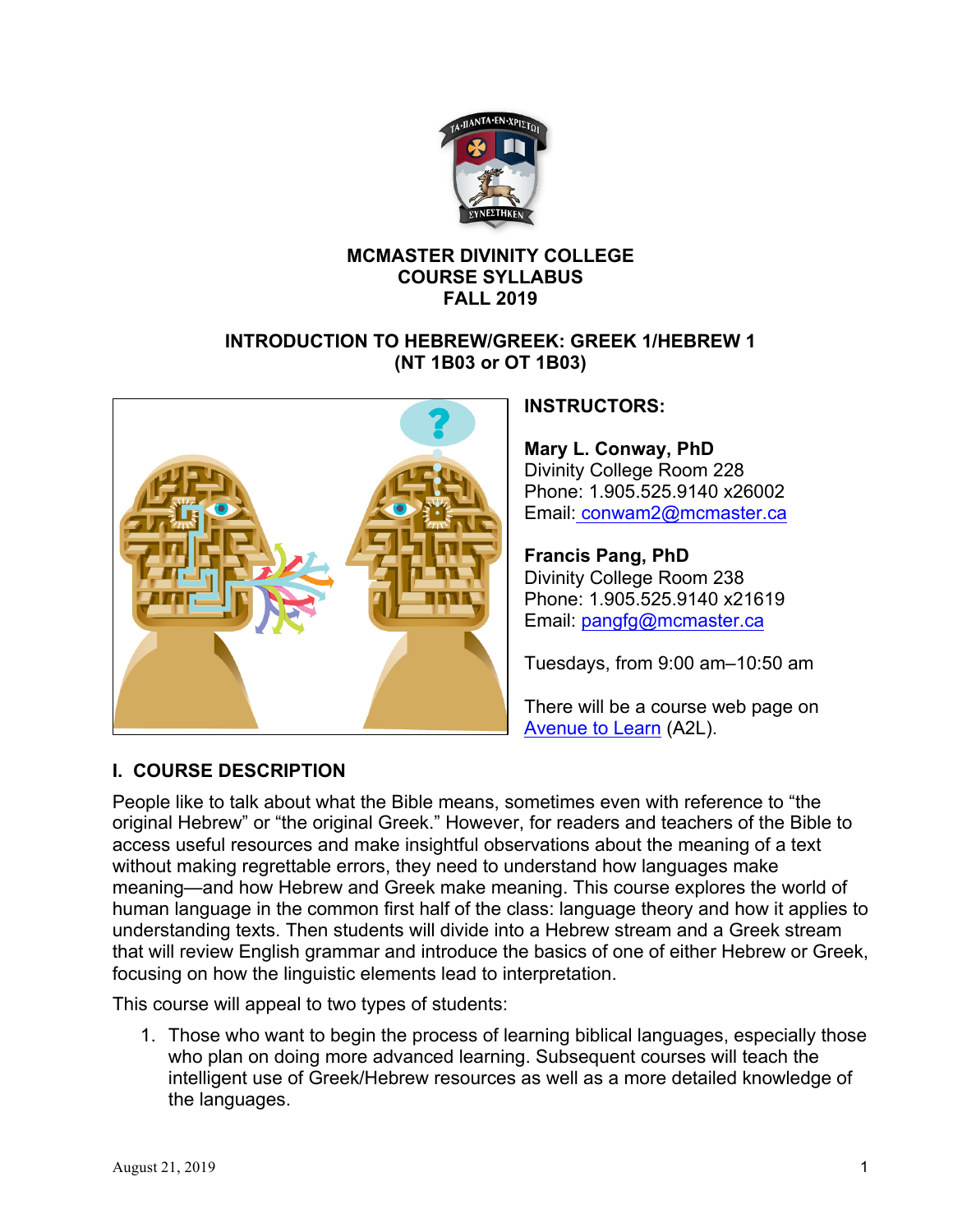2. Those who do not plan to study biblical languages in depth (or those who are not sure whether they do) but want to understand how languages work, how to move from one language to another, and how to interpret the biblical text responsibly. Some introductory grammar will be covered; those who want to continue with deeper study may do so.

**OT/NT 1L03 MDiv/MTS Specializations**: (BS/PS) Biblical Studies, Pastoral Studies (See http://www.mcmasterdivinity.ca/sites/default/files/documents/mdiv-mts\_specializations\_and \_outcomes.pdf)

## **II. LEARNING OUTCOMES**



- a. Knowing
	- To know the major grammatical categories in English, and Greek or Hebrew
	- To understand how language makes meaning(s)
	- To understand the functions of language such as the social, interpersonal, pragmatic, and propositional
	- To understand what constitutes a legitimate "word study" and avoid common errors
	- To recognize and understand key biblical vocabulary in Hebrew or Greek
	- To begin to learn the grammatical forms/paradigms in Hebrew or Greek

# b. **Being**

- "To present yourself to God as one approved, a worker who does not need to be ashamed and who correctly handles the word of truth." (2 Tim 2:15)
- To be a mature and responsible interpreter of Scripture as taught by the Spirit (1 Cor 2:6–16)
- To allow the Scripture to motivate, form, and transform our faith, worship, and Christian way of life

## c.  $\approx$  Doing

- To describe how choices in language affect the meaning of the biblical text
- To describe the functions of the basic grammatical forms in Greek or Hebrew
- To recognize and understand some of the basic paradigms in Greek or Hebrew
- To begin to read Hebrew or Greek texts
- To interpret the biblical text meaningfully without committing common mistakes

## **III. COURSE REQUIREMENTS**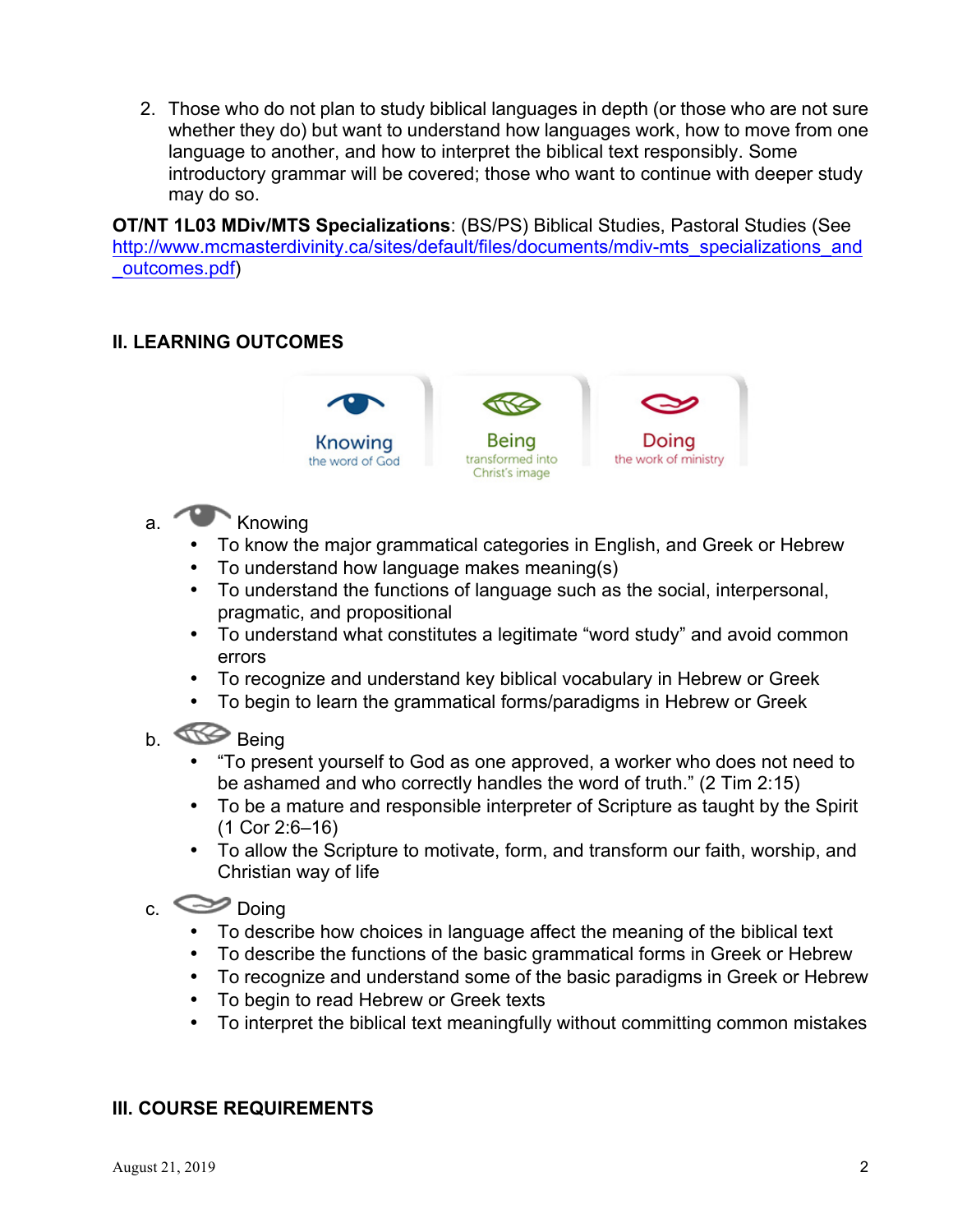## **A. REQUIRED TEXTS AND RESOURCES (Students need only purchase the texts for their preferred language.)**

#### **Required Hebrew Texts:**

**NOTE:** The Practical Hebrew lessons will be conducted as a "flipped classroom." Students will view the video lectures before class, and the classroom time will be dedicated to answering questions, clarifying concepts, consolidating learning, discussing interpretation, and practicing skills. The use of the free Logos software will reduce the need to memorize and allow students to focus on effective interpretation.

## **1. Video Lectures1**

Van Pelt, Miles. *Basics of Biblical Hebrew Video Lectures*. 3rd ed. Grand Rapids: Zondervan, 2019. ASIN: 0310538602

## **2. Workbook**

Pratico, Gary D., and Miles Van Pelt. *Basics of Biblical Hebrew Workbook*. 3rd ed. Grand Rapids: Zondervan, 2019. ISBN: 978-0310533559



## **3. Logos Bible Software**

Academic Basic: available free from https://www.logos.com/academic-basic.

## **4. Reference Grammar: (Optional)<sup>2</sup>**

Pratico, Gary D., and Miles Van Pelt. *Basics of Biblical Hebrew Grammar*. 3rd ed. Grand Rapids: Zondervan, 2019. ISBN: 978-0310533498

<sup>&</sup>lt;sup>1</sup> These video lectures will also be used for the subsequent online course, Hebrew Morphology OT 2C03. The video lectures are not available in our bookstore. They may be purchased online from Amazon or Chapters-Indigo as a set of discs that covers both Hebrew 1 and 2, or purchased a download from https://vimeo.com/ondemand/bbh. For the download options there is "instant delivery." They may also be available from other sources.

 $2$  This text may seem expensive, but it will be used for the subsequent online course, Hebrew Morphology OT 2C03, as well, for those who continue the study of Hebrew, so you may want to have it available for reference now. If you do, you will only have to buy a lexicon for the second course.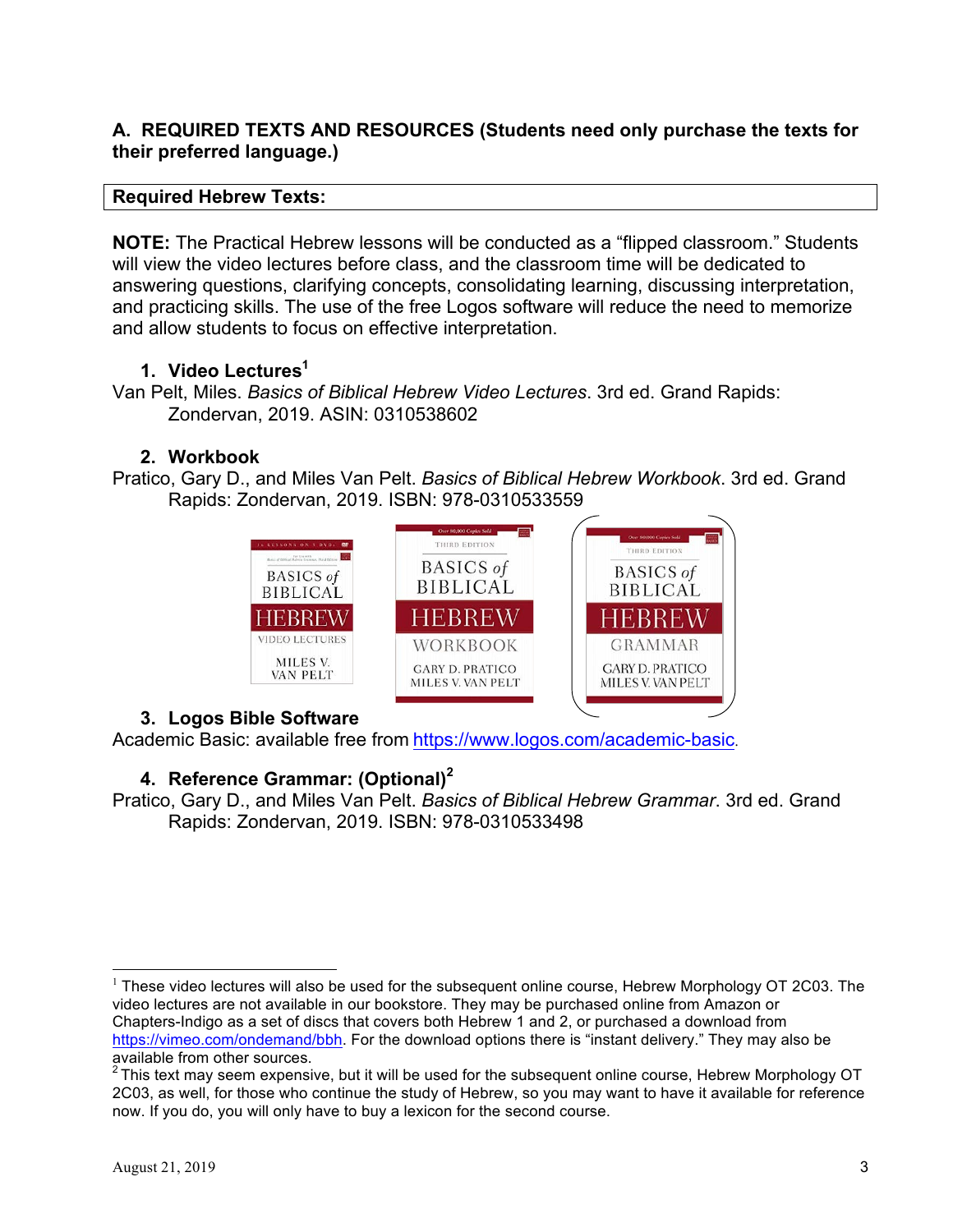#### **Required Greek Texts:**

#### **1. Text:**

Lamerson, Samuel. *English Grammar to Ace New Testament Greek.* Grand Rapids, MI: Zondervan, 2004.



#### *2.* **Greek Summary:**

Mounce, William D. *Biblical Greek Laminated Sheet.* Zondervan Get an A! Study Guides. Grand Rapids, MI: Zondervan, 2005.

#### **3. Reference Grammar:**

Porter, Stanley E., Jeffrey T. Reed, and Matthew Brook O'Donnell. *Fundamentals of New Testament Greek.* Grand Rapids, MI: Eerdmans, 2010.

#### **4. Online Greek Resource:**

Tyndale House: Scripture Tools for Every Person (STEP): available free from stepbible.org

**Note:** Weekly practice exercises for Greek will be provided in class. Hebrew students will use the BBH workbook. Supplemental handouts will also be provided.

**Textbook Purchase:** All required textbooks for this class are available from the College's book service, READ On Bookstore, Room 145, McMaster Divinity College. Texts may be purchased on the first day of class. For advance purchase, you may contact READ On Bookstore, 5 International Blvd, Etobicoke, Ontario M9W 6H3: phone 416.620.2934; fax 416.622.2308; email books@readon.ca. Other book services may also carry the texts.

#### **B. SUGGESTED RESOURCES**

#### **This is a helpful resource for Hebrew students who are unfamiliar with English grammar:**

Van Pelt, Miles V. *English Grammar to Ace Biblical Hebrew.* Grand Rapids, MI: Zondervan, 2010.

#### **This is an excellent resource for doing word studies:**

Baxter, Benjamin J. *"In the Original Text It Says": Word-Study Fallacies and How to Avoid Them*. Critical Christian Issues. Gonzalez, FL: Energion, 2012.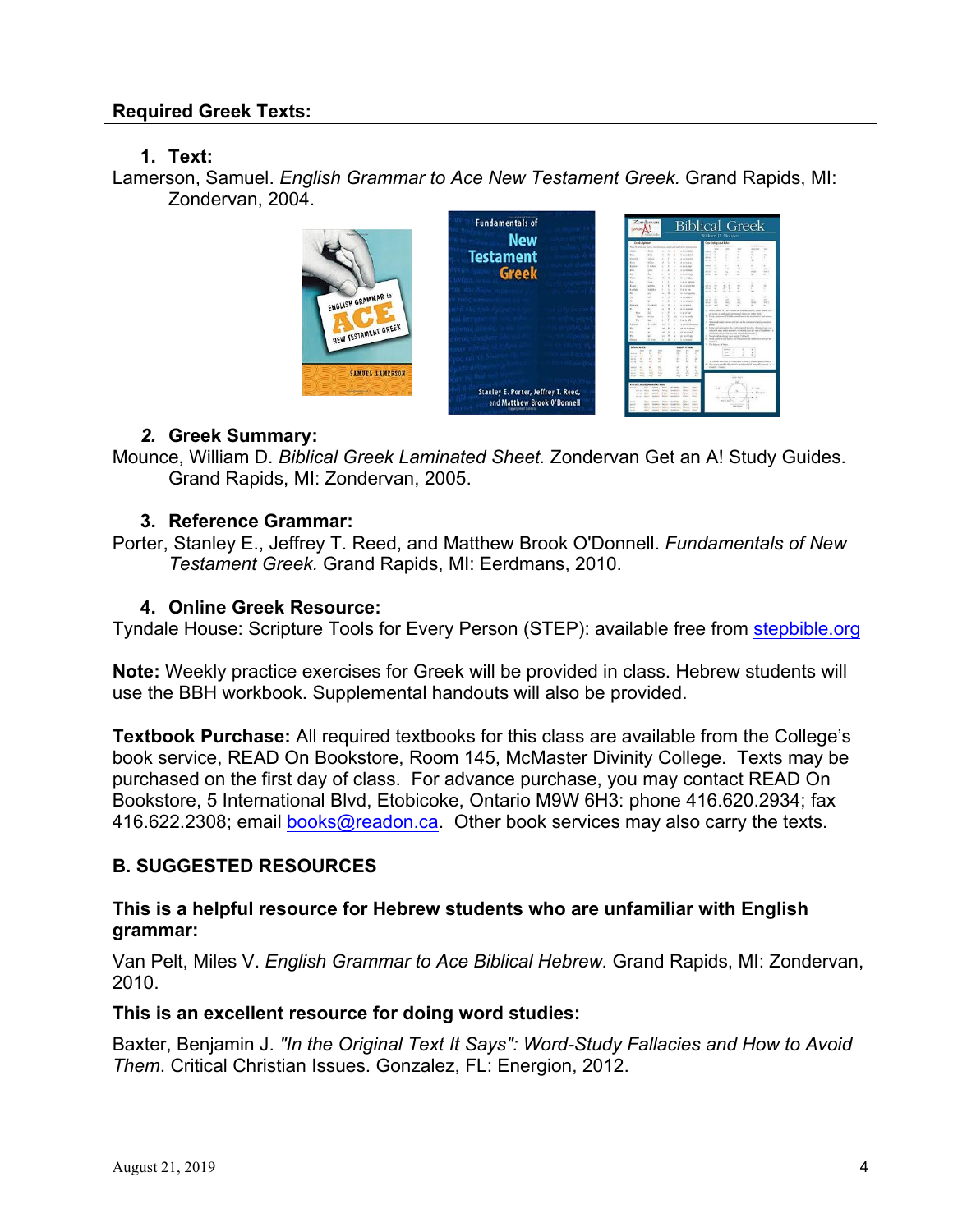## **Online Resources:**

**Parabible.org** (www.parabible.org) or **Bible Web App** (biblewebapp.com)**:** These are free online sites.

**The Step Bible** (https://www.stepbible.org/) This will be helpful in finding Hebrew and Greek equivalents for English words.

## **C. ASSIGNMENTS AND GRADING**

| <b>Exercises (Practicing the Grammar)</b>                          | 20%  |
|--------------------------------------------------------------------|------|
| <b>Vocabulary Quizzes</b>                                          | 10%  |
| Word Study: Greek or Hebrew (to be completed in 4 separate stages) | 20%  |
| <b>Sermon or Commentary Analysis</b>                               | 30%  |
| Exam                                                               | 20%  |
| <b>Total Grade</b>                                                 | 100% |

#### **Assignment Details:**

**Note: All assignments must be submitted to the appropriate Assignment Box on Avenue to Learn (A2L) in PDF format only.**

**Bonus Assignment: Mangled Language Discussions: up to 5% bonus.** Due weekly at 11:30 on Mondays.

Each week a question will be posted in a discussion on A2L. It will deal with an interpretation of a biblical text involving the use of language. Students who read and respond with a thoughtful comment to these will earn up to a 5% bonus mark in the course. These will be discussed in the next class.

**Assignment 1: Practical Exercises 20%.** Due on October 1 , 29, and November 26 at 11:30 pm.

Students will complete weekly exercises that involve the use of material covered in the practical language lessons. These exercises will be collected and graded on three different dates. For **Hebrew**, students will memorize only the most frequent paradigms and complete translation exercises from the BBH Workbook with the assistance of Logos software. For **Greek,** students will be asked to memorize the most frequent paradigms and work on translation exercises using OpenText.org displays.

#### **Assignment 2: Vocabulary 10%.** Due as detailed below.

You will be responsible for learning roughly 250 common words in either Hebrew or Greek. You will be required to give an English gloss for each. These words will be provided in class. For **Hebrew**, the vocabulary will be taken from the BBH materials and quizzed online each week on Mondays on A2L. For **Greek**, we will learn the most common/frequent words (inflected form or lexical form) in the New Testament.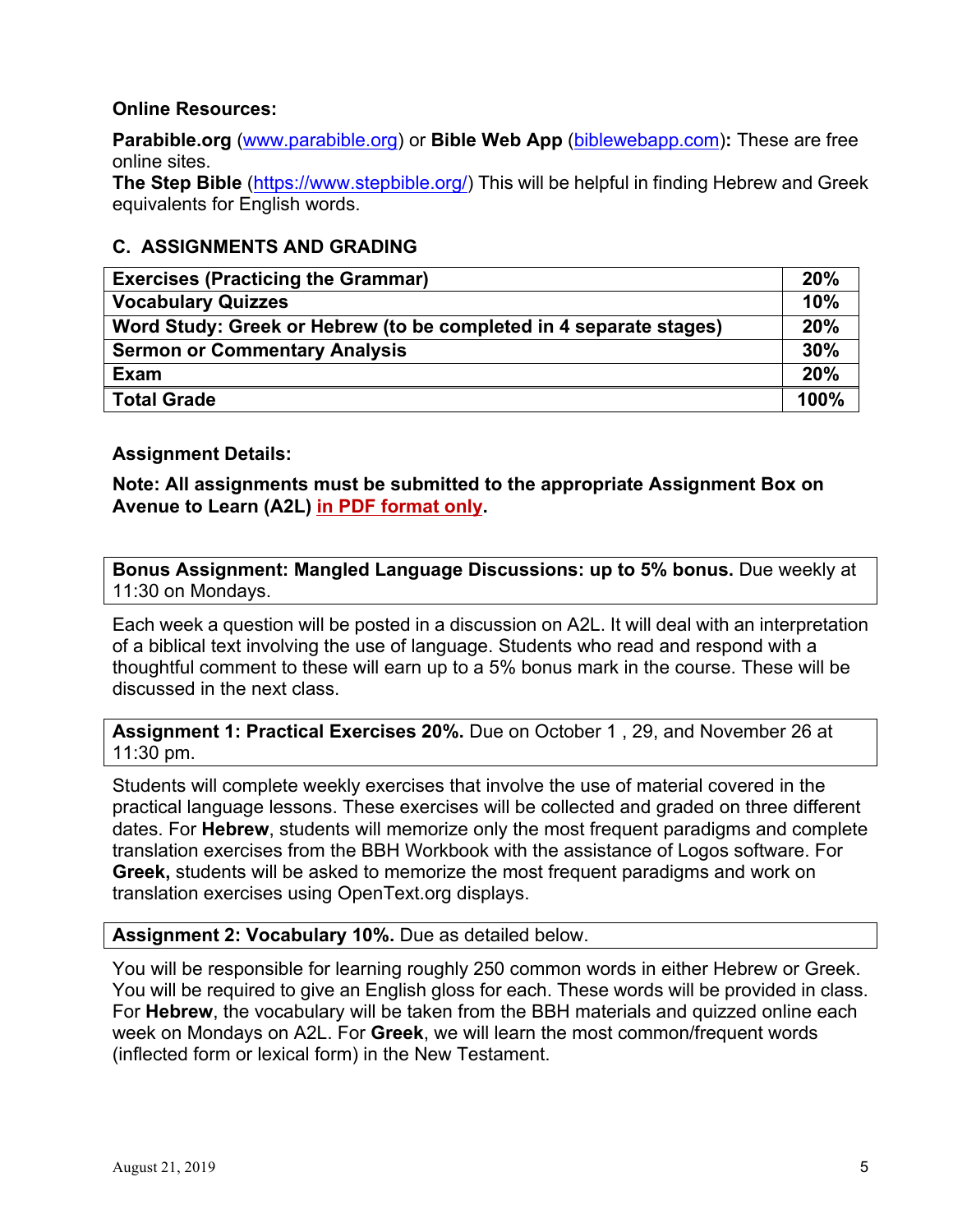**Assignment 3: Word Study: Greek or Hebrew 20%.** Due in four stages by 11:30 pm on Tuesdays, September 24, October 8, October 22, and November 5 (marked on the schedule with **\***).

This is a brief overview. Full details will be provided in class and on A2L.

**Greek words:** ἀγάπη (love), ἀλήθεια (truth), οἶκος (house), σώζω (I save), λατρεύω (I serve), ἐκκλησία (church), oἶδα (I know)

**Exave (100 kg) (io (100) (100 kg) (kuth), אֲמֶתּ (house), וּשׁעַר (to save), עָבַד** (fo save), אֵמֵה (**to serve**), *הוֹרה* (law), יִדע (to know)

## **Step 1: English Word Web (5%)**

Pick one word (English gloss) from the list. Create your own original Word Web that expresses the range of all the possible meanings for the English word.

## **Step 2: Hebrew or Greek Word Search (5%)**

Do a search for the equivalent Hebrew or Greek word in the Hebrew Bible or Greek New Testament. This can be done on Logos/STEP; instructions will be given in class. Study the results, and find *as many different* English translations of the word as you can.

#### **Step 3: Meaning Groups (5%)**

Study your chart and try to find common links in meaning, like you showed in your word web. Add a column to your chart and identify basic meanings. Try to group similar meanings together, even if they don't have the exact same English translation.

#### **Step 4: Hebrew/Greek Lexicon (5%)**

Look up your Hebrew or Greek word in a recommended lexicon. Summarize the range of meanings that the lexicon gives for your word, by group. Submit your list, with one paragraph comparing your groups to the ones in the lexicon, and a second paragraph summarizing what you learned from this exercise.

**Assignment 4: Sermon or Commentary Analysis 30%.** Due on Tuesday, Nov 26 by 11:30 pm (marked on the schedule with **\*\***)

Evaluate and critique a sermon, article, or an excerpt of a commentary (which will be provided by the instructors) in terms of the handling of the original language, Hebrew or Greek. Students should utilize what they learn in class and identify the common exegetical and linguistic fallacies. Students should also provide critical and constructive comments in order to help the speaker/commentator to improve the work. The entire report should be around **8 pages** and must follow the "McMaster Divinity College Style Guidelines for Essays and Theses."

#### **Assignment 5: Exam 20%.** Due on Tuesday, Dec 10 in class

Information will be given in class.

#### **Policy for Late Assignments:**

Marks will be deducted for late assignments if there is no valid reason, such as illness (a doctor's note may be required) or serious family crisis. The deduction will be 3% per day. Extensions must be approved before the due date.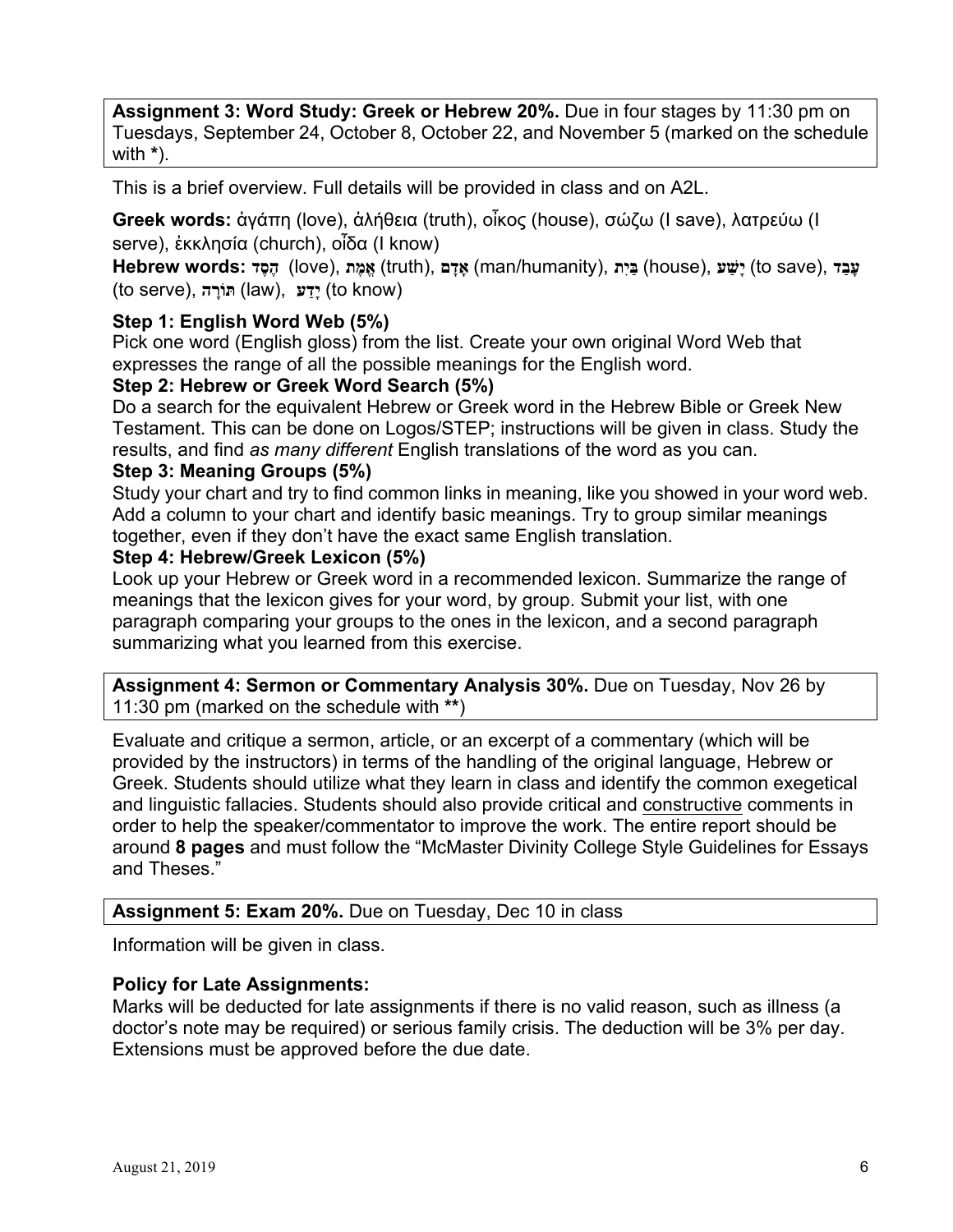## **IV. COURSE SCHEDULE**

| <b>Wk</b>      | <b>Date</b>  | <b>Examples</b>                          | <b>Language Theory</b>                          | <b>Practical Hebrew</b>                                                                                                        | <b>Practical Greek</b>                                                                             |  |
|----------------|--------------|------------------------------------------|-------------------------------------------------|--------------------------------------------------------------------------------------------------------------------------------|----------------------------------------------------------------------------------------------------|--|
|                |              | <b>Whole Class</b>                       | <b>Whole Class</b>                              | Sections                                                                                                                       |                                                                                                    |  |
| $\mathbf{1}$   | Sep<br>10    | Mangled<br>Language 1                    | Introduction and<br>Syllabus                    | Alphabet: Names,<br>Forms. BBH 1                                                                                               | Alphabet: Names,<br>Forms, Sounds.                                                                 |  |
| $\overline{2}$ | Sep<br>17    | Mangled<br>Language 2                    | Purpose of<br>Language:<br><b>Metafunctions</b> | Vowels, Pronunciation.<br><b>BBH 2-3</b>                                                                                       | Parts of Speech.<br>Nominal Systems 1:<br>Person, gender, number.<br>Pronunciation.<br>Nouns.      |  |
| 3              | Sep<br>$24*$ | Mangled<br>Language 3                    | Form and<br>Function; Syntax<br>and Semantics   | Parts of Speech.<br>Nominal Systems 1:<br>Person, gender, number.<br>Nouns (Paradigm),<br>Article, Conjunction<br>Waw. BBH 4-5 | Nominal Systems 2:<br>Adjective.<br>Paradigms: Article.                                            |  |
| 4              | Oct 1        | Mangled<br>Language 4                    | Words and<br>Theology                           | Nominal Systems 2:<br>Phrases and<br>Prepositions, Adjectives<br>(Paradigm). BBH 6-7                                           | Nominal Systems 3:<br>Pronouns.<br>Paradigms: 1 and 2<br>declension noun                           |  |
| 5              | Oct 8*       | Mangled<br>Language 5                    | Word Studies 1:<br>What do words<br>"mean"?     | Nominal Systems 3:<br>Pronouns: personal,<br>relative, demonstrative,<br>interrogative. BBH 8                                  | Verbal Systems 1:<br>Tense and Aspect.<br>Paradigms: Primary<br>endings λύω, είμί                  |  |
| 6              | Oct<br>15    | Thanksgiving Monday; Hybrid/Reading Week |                                                 |                                                                                                                                |                                                                                                    |  |
| $\overline{7}$ | Oct<br>$22*$ | Mangled<br>Language 6                    | Word Studies 2:<br><b>Meaning in Context</b>    | Using a<br>Dictionary/Lexicon.<br>Nominal Systems 4:<br>Pronouns: objective,<br>possessive. BBH 9                              | Verbal Systems 2:<br>Finite and Infinite.<br>Mood.<br>Paradigms: Infinitive,<br>Imperative endings |  |
| 8              | Oct<br>29    | Mangled<br>Language 7                    | <b>Making Meaning</b>                           | Nominal Systems 5:<br><b>Construct Chains:</b><br>Numbers. BBH 10-11                                                           | Using a<br>Dictionary/Lexicon                                                                      |  |
| 9              | Nov<br>$5*$  | Mangled<br>Language 8                    | Meaning and<br>Ranks, Embedding                 | Verbal Systems 1:<br>Tense/Aspect/Mood;<br>Stems;<br>Qal Perfect Strong<br>(Paradigm). BBH 12-13                               | Verbal Systems 3:<br>Voice.<br>Paradigms: Secondary<br>endings λύω, είμί                           |  |
| 10             | Nov<br>12    | Mangled<br>Language 9                    | Meaning and<br>Choice                           | Verbal Systems 2:<br>Finite/Non-finite; Qal<br>Perfect Weak. BBH 14                                                            | Verbal Systems 4:<br>Participle.<br>Paradigms: Common<br>Formatives                                |  |
| 11             | Nov<br>19    | Mangled<br>Language 10                   | Exegetical<br>Fallacies 1                       | Verbal Systems 3: Qal<br>Imperfect Strong<br>(Paradigm). BBH 15                                                                | <b>Clauses and Sentences.</b><br>Prepositions and<br>Conjunctions.                                 |  |
| 12             | Nov<br>26**  | Mangled<br>Language 11                   | Exegetical<br>Fallacies 2                       | Verbal Systems 4: Qal<br>Imperfect<br>Weak. BBH 16                                                                             | Discourse Issues.                                                                                  |  |
| 13             | Dec 3        | Mangled<br>Language 12                   | Review                                          | Review                                                                                                                         | Review                                                                                             |  |
| 14             | Dec<br>10    | Exam                                     |                                                 | --                                                                                                                             |                                                                                                    |  |